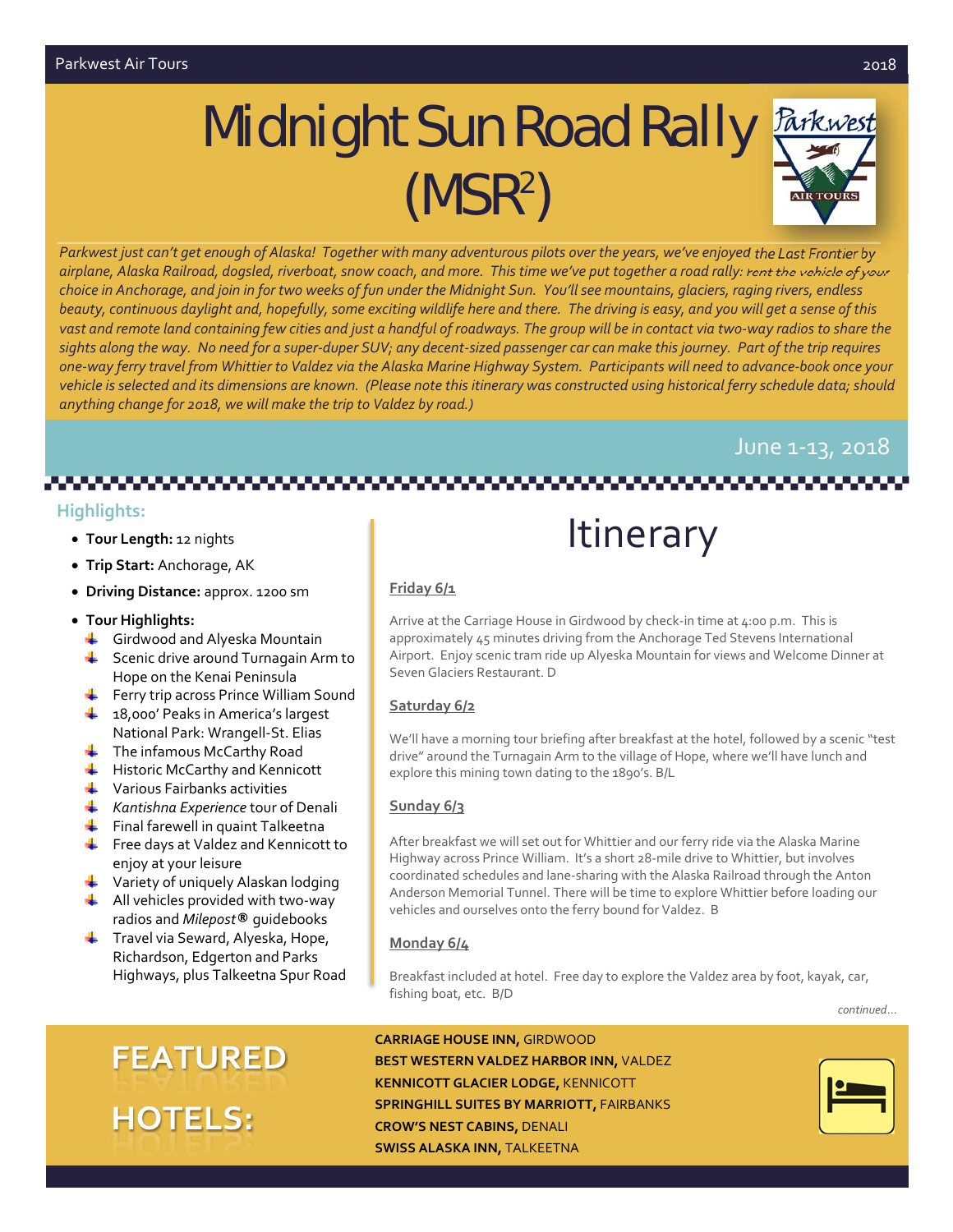### MSR<sup>2</sup> Itinerary - cont.

#### **Tuesday 6/5**

Today we leave the sea behind and head for the mountains of Wrangell-St. Elias National Park. It's about 4 hours by car, broken up by a lunch stop in the village of Chitina, the epicenter of dip‐net salmon fishing along the Copper River. After lunch we'll continue on to the end of the road in McCarthy. There will be time to explore this bustling village (population 51) before heading to Kennicott for two nights inside Wrangell‐St. Elias National Park at the Kennicott Glacier Lodge. All meals provided by the lodge. B/L/D

#### **Wednesday 6/6**

Free day to enjoy the surroundings. Options include glacier walks, hiking, river rafting, National Park Service programs, and tours through the historic and nearly‐dilapidated mining structures dating back to Kennicott's copper heyday at the turn of the last century. B/L/D

#### **Thursday, 6/7**

We'll be in the first shuttle (after breakfast, of course!) to our vehicles back in McCarthy to start our long day's drive to Fairbanks. The lodge will have packed us a picnic lunch to take along, so we'll make stops at our leisure for photos, wildlife, bathroom breaks and fuel. Arrive Fairbanks and check into SpringHill Suites, in the historic center of the Golden Heart City. B/L

#### **Friday 6/8**

We will set out mid-morning for University of Alaska - Fairbanks where we will tour the "GI" or Geophysical Institute, where all sorts of cool science is studied, plus the Museum of the North, where you will learn more about the area's history and culture. Free time in the afternoon, then we will get back together for our evening at Pioneer Park for some walking history, dinner at the Salmon Bake, then on to the Palace Theatre for the Golden Heart Review, a fun musical show about life in the Alaskan Frontier. B/D

#### **Saturday 6/9**

Following breakfast, we'll head down to Discovery Landing for our 3‐hour tour on the Riverboat Discovery, a sternwheeler designed to navigate the Chena River and showcase Fairbanks history. You'll see a bush pilot demonstration, sled dog kennels, a replica of a Native Alaska village, and more. There will be free time to explore the many museums, shops and other Fairbanks hotspots before re-grouping for a catered dinner. B/D

#### **Sunday 6/10**

This morning we will turn south, beginning our slow return towards Anchorage, with two nights at the Number 1 destination statewide: Denali National Park. It's just a couple hours down the road from Fairbanks, but we'll include a stop or two along the way. Lunch will be at the 49<sup>th</sup> State Brewing Company where, in addition to enjoying fine food and brew, one can visit the movie replica of Fairbanks Bus 142, used by Hollywood when filming "Into the Wild." Check in to the cabins at the Raven's Roost, and enjoy free time to wander the shops outside the Park, re-stock provisions, grab a bite for dinner, etc. B/L

#### **Monday 6/11**

Today we'll leave the driving to the professionals and board our bus for the *Kantishna Experience* tour, an all‐day adventure going the full distance of the 92‐mile road into Denali National Park. Passenger cars are not allowed beyond Mile 15, so the only way to get into the heart of the Park is by a bumpy hiker bus or the comfortable, narrated tour bus that you'll be enjoying. There are several stops along the way and endless opportunities to see wildlife. Lunch and snacks included. L

#### **Tuesday 6/12**

We'll make a leisurely drive down the Parks Highway to the Talkeetna Spur Road, and the 14-mile detour that takes us to the community of Talkeetna, dubbed "A Quaint Little Drinking Village With a Climbing Problem." We'll check into the Swiss Alaska Lodge, and have time to explore the various shops and visitor sites around town. Tonight will be our Farewell Dinner, and we'll relive all the fun and adventure we've had along the way. D

#### **Wednesday 6/13**

Breakfast and departures at your leisure. Guides will be returning to Anchorage for airline departures later in the day.

*\*Note: While much of this itinerary has been confirmed, it should be considered subject to change.*